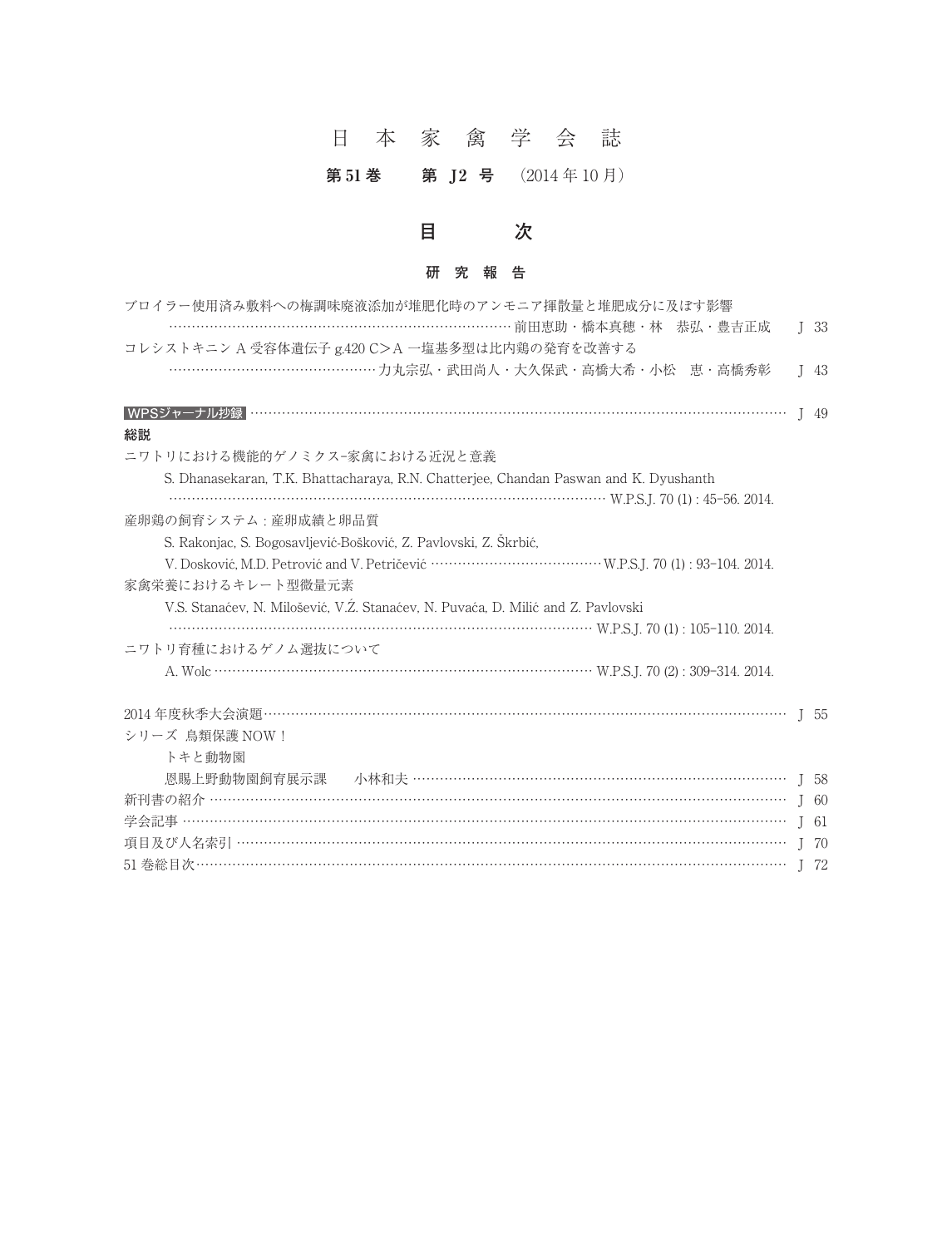### **Japanese Journal of Poultry Science Vol. 51 No. J2, October 2014**

#### **Contents**

#### **Full Papers**

| Effect of Addition of Ume Seasoning Waste Water to used Broiler Litter on                      |                                    |
|------------------------------------------------------------------------------------------------|------------------------------------|
| Ammonia Emission and Elements in Manure at Composting                                          |                                    |
|                                                                                                | $\begin{bmatrix} 33 \end{bmatrix}$ |
| The A Allele of the <i>Cholecystokinin Type A Receptor</i> g.420 $C < A$ Polymorphism Improves |                                    |
| the Growth Rate of the Hinai-dori Breed                                                        |                                    |
|                                                                                                |                                    |
| Megumi Komatsu and Hideaki Takahashi                                                           | $I$ 43                             |
|                                                                                                |                                    |
|                                                                                                |                                    |
| Update Series on Avian Conservation :                                                          |                                    |
| Contribution of Zoo on the Conservation of Toki (Nipponia nippon)                              |                                    |
|                                                                                                | I <sub>58</sub>                    |
|                                                                                                |                                    |
|                                                                                                | I 61                               |
|                                                                                                | I 70                               |
|                                                                                                | - 71                               |
|                                                                                                |                                    |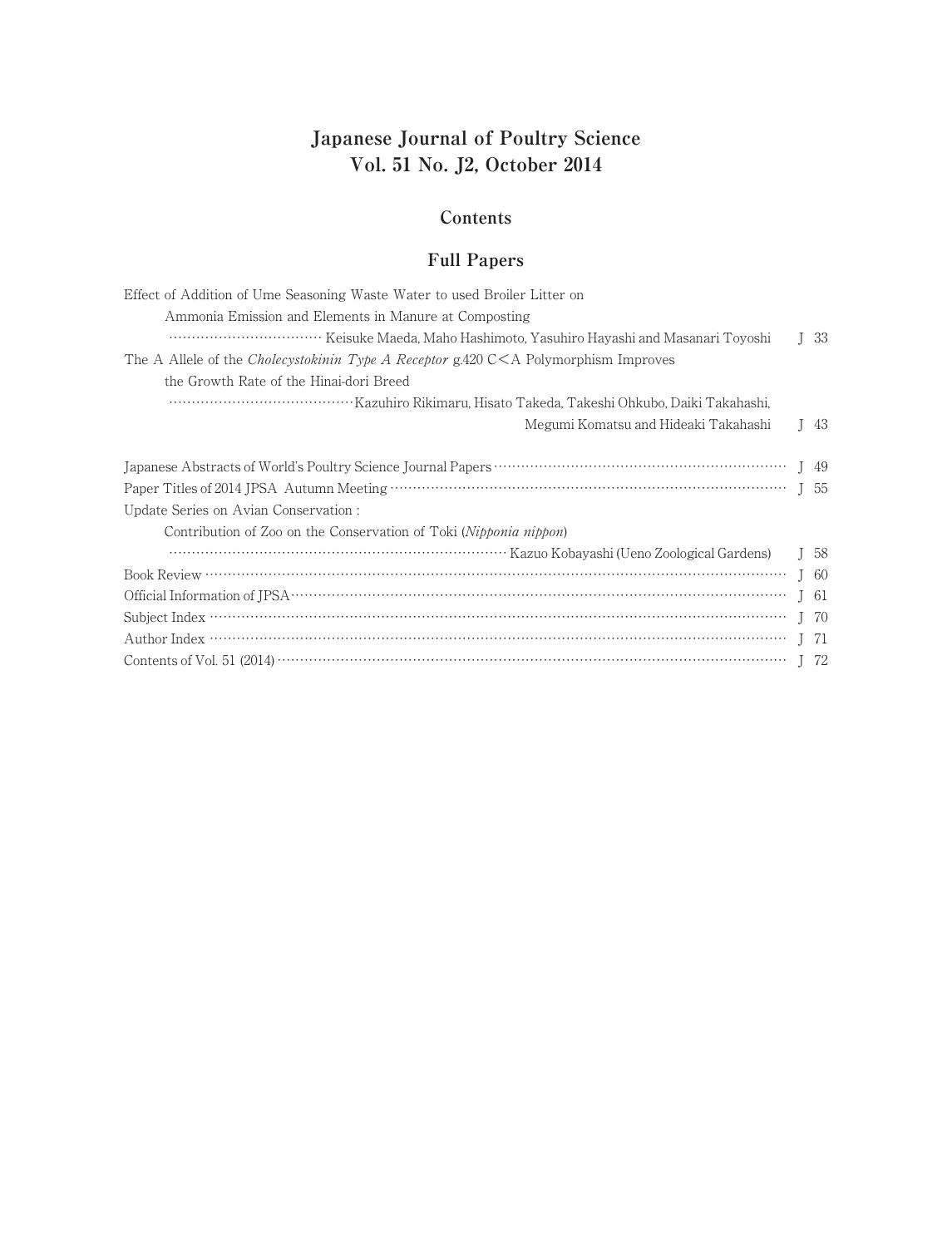

## ブロイラー使用済み敷料への梅調味廃液添加が 堆肥化時のアンモニア揮散量と堆肥成分に及ぼす影響

#### 前田恵助<sup>1</sup>・橋本真穂<sup>2</sup>・林 恭弘<sup>2</sup>・豊吉正成<sup>1</sup>

1 和歌山県畜産試験場,和歌山県西牟婁郡すさみ町見老津 649**-**3141 2 和歌山県農業試験場,和歌山県紀の川市貴志川町高尾 640**-**0423

ブロイラーの使用済み敷料堆肥化時におけるアンモニア揮散抑制と,梅干し生産過程で産出される梅調味廃液の有効活 用を目的とし,使用済み敷料への梅調味廃液の添加が,堆肥化時のアンモニア揮散量と堆肥成分に及ぼす影響を調べた。 ブロイラー出荷後の鶏舎から使用済み敷料を採取し,5% の割合(容積/重量)で梅調味廃液を添加したものを USW 区, 5% の割合で水道水を添加したものを対照区とし、それぞれ小型堆肥化実験装置に各 5 kg 充填し,試験 1 では切り返しを 行わず 7 日間の堆肥化時のアンモニア揮散量を含む窒素収支を調べ,試験 2 ではアンモニア揮散量と堆肥成分に及ぼす影 響を調べるために 7 日ごとに切り返しを行い,21 日間堆肥化実験を行った。試験 1 においてアンモニアガス濃度は試験開 始時から 4 日目まで対照区より USW 区が少なくなったが,5 日目から 7 日目は対照区と USW 区は同濃度で推移し, USW 区の揮散アンモニア量は対照区に対し 13% 抑制された。試験 2 における 21 日間のアンモニア揮散量は 0**-**7 日, 8**-**14 日,15**-**21 日のいずれの期間でも,対照区より USW 区の方が少なく,対照区に対する USW 区のアンモニア揮散量の 抑制率は 0**-**7 日,8**-**14 日,15**-**21 日でそれぞれ,59.8%,34.3%,5.4% となり,0**-**7 日に最も揮散量を低減させた。一方,対 照区と USW 区の堆肥中アンモニア態窒素含量は同様な推移を示したが、pH はいずれの測定点においても対照区より USW 区が低くなった。堆肥成分では梅調味廃液の添加により堆肥中 Na 含量がやや高くなり,Ca, Zn 含量はわずかに減 少した(P**<**0.01)。以上の結果より,ブロイラー使用済み敷料に梅調味廃液を 5% の割合で添加することは堆肥の Na 含量 をやや高めるものの堆肥化を抑制することなく,堆肥化初期のアンモニア揮散を約 13**-**60% 抑制することが分かった。

**キーワード** : アンモニア揮散,堆肥化,ブロイラー,敷料,梅調味廃液

## Effect of Addition of Ume Seasoning Waste Water to used Broiler Litter on Ammonia Emission and Elements in Manure at Composting

**──────────────────────────**

Keisuke Maeda<sup>1</sup>, Maho Hashimoto<sup>2</sup>, Yasuhiro Hayashi<sup>2</sup> and Masanari Toyoshi<sup>1</sup>

1 Livestock Experiment Station of Wakayama Prefecture, Susami, Wakayama, 649**-**3141, Japan 2 Agricultural Experiment Station of Wakayama Prefecture, Kinokawa, Wakayama, 640**-**4123, Japan

This study was conducted to evaluate the effect of addition of ume seasoning waste water, which was by-products of pickled Japanese apricot fruit (*Prunus mume*), to used broiler litter on ammonia emission and manure elements at composting. The used broiler litter was sampled from one broiler house, after mixed and divided two litters. One was added to 5% (vol/wt) of ume seasoning waste water as USW, the other was added to 5% of water as Control. Each litter (5 kg), USWor Control, was composted in laboratory scale. The used broiler litter was composted at 7 days without turning (Exp 1), and was composted at 21 days with turning at every seven days (Exp 2). The ventilation volumes in litters were same between Control and USW during composting period, and litter temperature, ammonia emission volume, ammonia content and pH in litter were measured. The litter temperature of USWchanged during composting period as well as Control. Ammonia emission volumes of USW were reduced by 13% at Exp1, and were reduced by 59.8%, 34.39% and 5.4% at 0**-**7, 8**-**14 and 15**-**21 days, respectively, compared with Control at Exp 2. Ammonia contents of USW changed similarly with Control. pH of USW were lower than that of Control at 0, 7, 14, 21days, respectively (Exp 2). Sodium contents increased, Ca, Zn contents decreased slightly in litter by addition of ume seasoning waste water. These results indicate that the addition of ume seasoning waste water to used broiler litter result in reducing ammonia emission by approximately 13**-**60% at early stage of composting, and increasing sodium content in litter, without adverse effect on the composting.

(*Japanese Journal of Poultry Science, 51 : J33***-***J42, 2014*)

**Key words** : ammonia emission, composting, broiler, litter, ume seasoning waste water